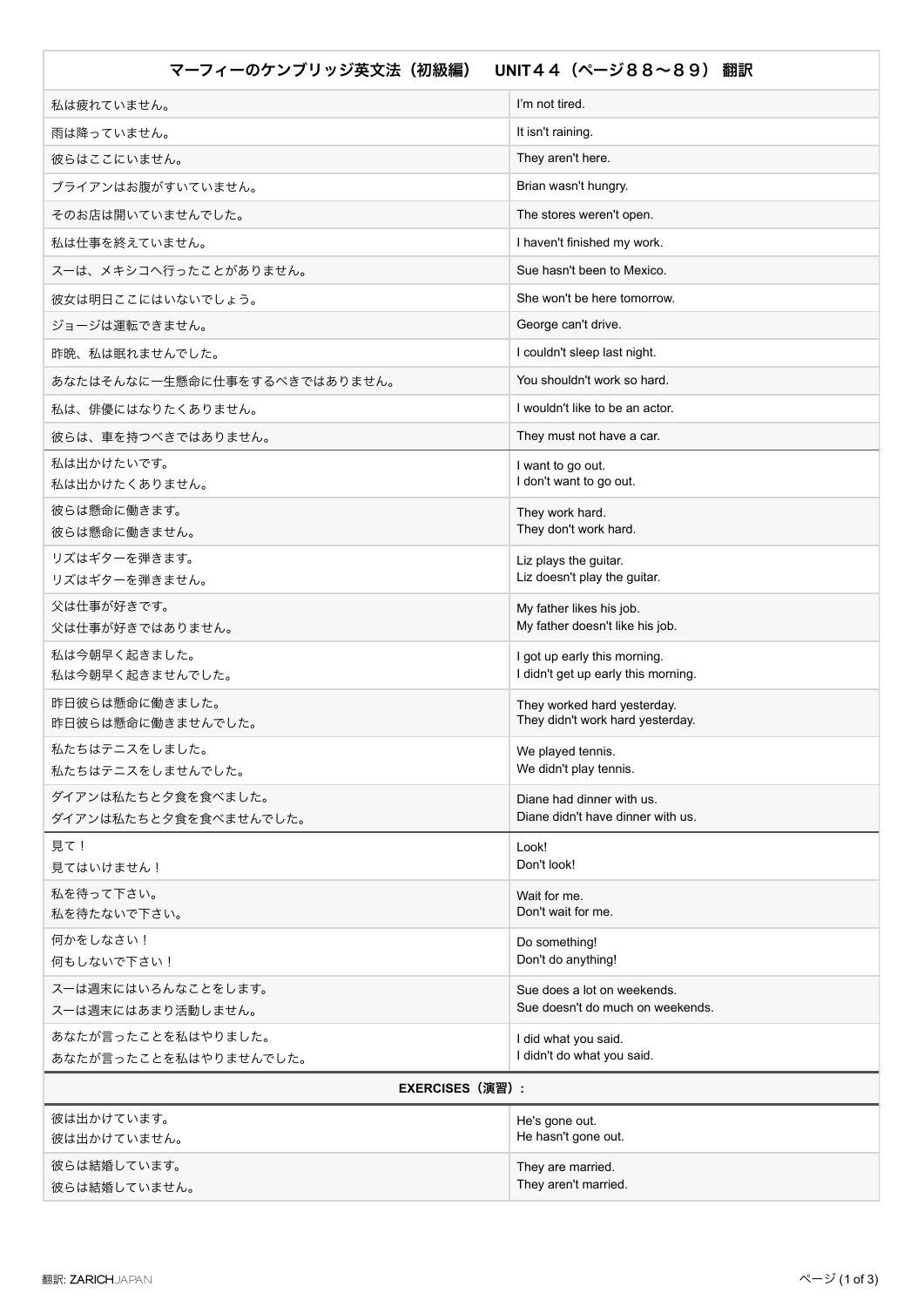| I've had dinner.                                                   |
|--------------------------------------------------------------------|
| I haven't had dinner.                                              |
| It's cold today.<br>It isn't cold today.                           |
| We'll be late.<br>We won't be late.                                |
| You should go.<br>You shouldn't go.                                |
| She saw me.<br>She didn't see me.                                  |
| I like cheese.<br>I don't like cheese.                             |
| They understood.<br>They didn't understand.                        |
| He lives here.<br>He doesn't live here.                            |
| Go away!<br>Don't go away!                                         |
| I did the dishes.<br>I didn't do the dishes.                       |
| She can swim.<br>She can't swim.                                   |
| They've arrived.<br>They haven't arrived.                          |
| I went to the bank.<br>I didn't go to the bank.                    |
| He speaks Japanese.<br>He doesn't speak Japanese.                  |
| We were angry.<br>We weren't angry.                                |
| He'll be happy.<br>He won't be happy.                              |
| Call me tonight.<br>Don't call me tonight.                         |
| It rained yesterday.<br>It didn't rain yesterday.                  |
| I could hear them.<br>I couldn't hear them.                        |
| I believe you.<br>I don't believe you.                             |
| They aren't rich. They don't have much money.                      |
| Would you like something to eat?<br>No, thank you. I'm not hungry. |
| I can't find my glasses. Have you seen them?                       |
| Steve doesn't use email much. He'd rather talk on the phone.       |
| We can walk to the station from here. It isn't very far.           |
| Where's Jane?<br>I don't know. I haven't seen her today.           |
|                                                                    |